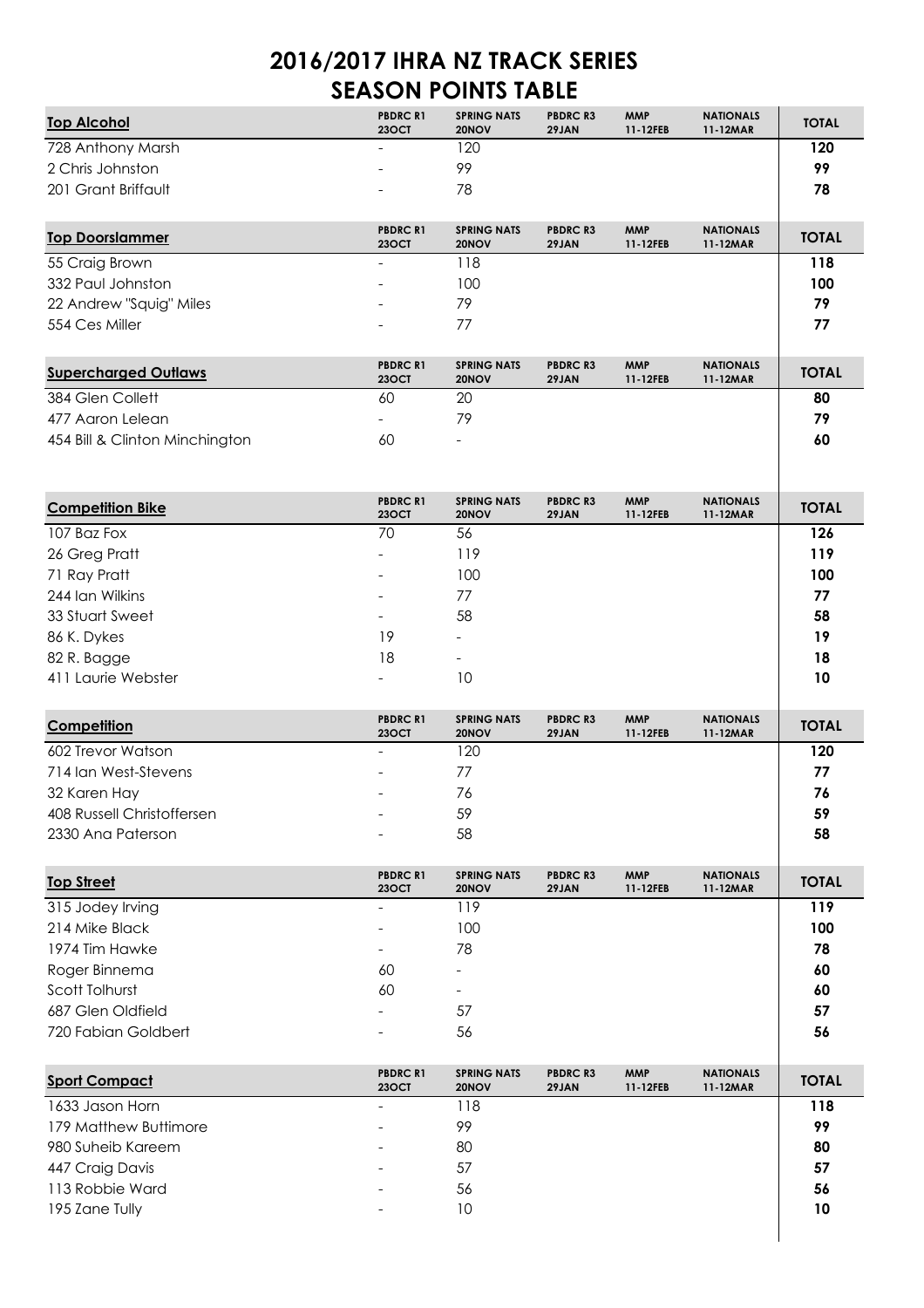| <b>Modified</b>    | <b>PBDRC R1</b><br><b>23OCT</b> | <b>SPRING NATS</b><br>20NOV | <b>PBDRC R3</b><br>29JAN | <b>MMP</b><br>11-12FEB | <b>NATIONALS</b><br>11-12MAR | <b>TOTAL</b> |
|--------------------|---------------------------------|-----------------------------|--------------------------|------------------------|------------------------------|--------------|
| 555 Neville Smith  | -                               | 120                         |                          |                        |                              | 120          |
| 1394 Murray Dawson | 119                             | $\overline{\phantom{0}}$    |                          |                        |                              | 119          |
| 83 Stu Minchington | 98                              | $\qquad \qquad$             |                          |                        |                              | 98           |
| 200 Ross Brown     |                                 | 98                          |                          |                        |                              | 98           |
| 1321 Kerry Stewart | 80                              | $\overline{\phantom{a}}$    |                          |                        |                              | 80           |
| 239 Steve Milliken |                                 | 79                          |                          |                        |                              | 79           |
| 1074 Ken King      | 77                              | $\overline{\phantom{a}}$    |                          |                        |                              | 77           |

| <b>Super Sedan</b>    | <b>PBDRC R1</b><br><b>23OCT</b> | <b>SPRING NATS</b><br>20NOV | <b>PBDRC R3</b><br>29JAN | <b>MMP</b><br>11-12FEB | <b>NATIONALS</b><br>11-12MAR | <b>TOTAL</b> |
|-----------------------|---------------------------------|-----------------------------|--------------------------|------------------------|------------------------------|--------------|
| 02 Ray Peterson       | 94                              | 36                          |                          |                        |                              | 130          |
| 1969 Dave Moyle       | $\overline{\phantom{0}}$        | 120                         |                          |                        |                              | 120          |
| 972 Stephen Excell    | 115                             | $\overline{\phantom{0}}$    |                          |                        |                              | 115          |
| 243 Mark Hudson       | $\overline{\phantom{0}}$        | 95                          |                          |                        |                              | 95           |
| 123 Russell Lorimer   | 79                              | $\overline{\phantom{0}}$    |                          |                        |                              | 79           |
| 1498 Matt Kriletich   | $\overline{\phantom{a}}$        | 77                          |                          |                        |                              | 77           |
| 9092 Adam Thompson    | 76                              | $\overline{\phantom{a}}$    |                          |                        |                              | 76           |
| 406 Dan Southall      | 60                              | $\overline{\phantom{a}}$    |                          |                        |                              | 60           |
| 1284 Doron Andersen   |                                 | 59                          |                          |                        |                              | 59           |
| 682 Kris Robb         | 58                              | $\overline{\phantom{0}}$    |                          |                        |                              | 58           |
| 104 Dave Bissett      | $\overline{\phantom{0}}$        | 58                          |                          |                        |                              | 58           |
| 8 Ian Paki            | 51                              |                             |                          |                        |                              | 51           |
| 1079 Brendon Shearing | 37                              |                             |                          |                        |                              | 37           |
| 935 Craig Smith       | 33                              |                             |                          |                        |                              | 33           |
| 180 Aaron Williams    | $\overline{\phantom{0}}$        | 33                          |                          |                        |                              | 33           |
| 401 Robert Shearing   | 31                              | $\overline{\phantom{a}}$    |                          |                        |                              | 31           |
| 765 Chris Daley       | 31                              |                             |                          |                        |                              | 31           |
| 49 Greg Mulholland    | 31                              |                             |                          |                        |                              | 31           |
| 768 Darren Roach      | 31                              | $\overline{\phantom{0}}$    |                          |                        |                              | 31           |
| 073 Mike Carlton      | $\overline{\phantom{a}}$        | 31                          |                          |                        |                              | 31           |
| 2155 Abdul Samad      |                                 | 14                          |                          |                        |                              | 14           |
| 1044 Brendon Nguyen   |                                 | 11                          |                          |                        |                              | 11           |
| 1473 Paul Irwin       |                                 | 10                          |                          |                        |                              | 10           |
|                       |                                 |                             |                          |                        |                              |              |

| <b>Super Street</b>     | <b>PBDRC R1</b><br><b>23OCT</b> | <b>SPRING NATS</b><br>20NOV | <b>PBDRC R3</b><br>29JAN | <b>MMP</b><br>11-12FEB | <b>NATIONALS</b><br>11-12MAR | <b>TOTAL</b> |
|-------------------------|---------------------------------|-----------------------------|--------------------------|------------------------|------------------------------|--------------|
| 1830 Rex Ford           | 119                             | $\overline{\phantom{0}}$    |                          |                        |                              | 119          |
| 2169 Jackie Sadler      |                                 | 116                         |                          |                        |                              | 116          |
| 106 Morgan Bothwell     | 94                              |                             |                          |                        |                              | 94           |
| 2145 Martin Reichs      |                                 | 91                          |                          |                        |                              | 91           |
| 504 Wayne Lawton        | 80                              |                             |                          |                        |                              | 80           |
| 2340 Maria Panova       |                                 | 80                          |                          |                        |                              | 80           |
| 108 Daniel McTeigue     | 71                              | $\overline{\phantom{0}}$    |                          |                        |                              | 71           |
| 2152 Dallas Graham      |                                 | 71                          |                          |                        |                              | 71           |
| 2138 Sheryl Brokenshire |                                 | 59                          |                          |                        |                              | 59           |
| 111C Steve South        | 53                              |                             |                          |                        |                              | 53           |
| 2164 Dave Wigg          |                                 | 53                          |                          |                        |                              | 53           |
| 103 Amy Townshend       | 51                              |                             |                          |                        |                              | 51           |
| 142 Mat Dick            | 51                              |                             |                          |                        |                              | 51           |
| 1001 Lindsay Smith      | 51                              |                             |                          |                        |                              | 51           |
| 396 James Key           |                                 | 51                          |                          |                        |                              | 51           |
| 2137 Ross Colmer        |                                 | 51                          |                          |                        |                              | 51           |
| 857 James Prujean       |                                 | 38                          |                          |                        |                              | 38           |
| 2136 Teena Faithfull    |                                 | 37                          |                          |                        |                              | 37           |
| 8002 Roger Grenfell     | 36                              |                             |                          |                        |                              | 36           |
| 138 Karen Dewching      | 35                              |                             |                          |                        |                              | 35           |
| 409 Bex Bateman         | 31                              |                             |                          |                        |                              | 31           |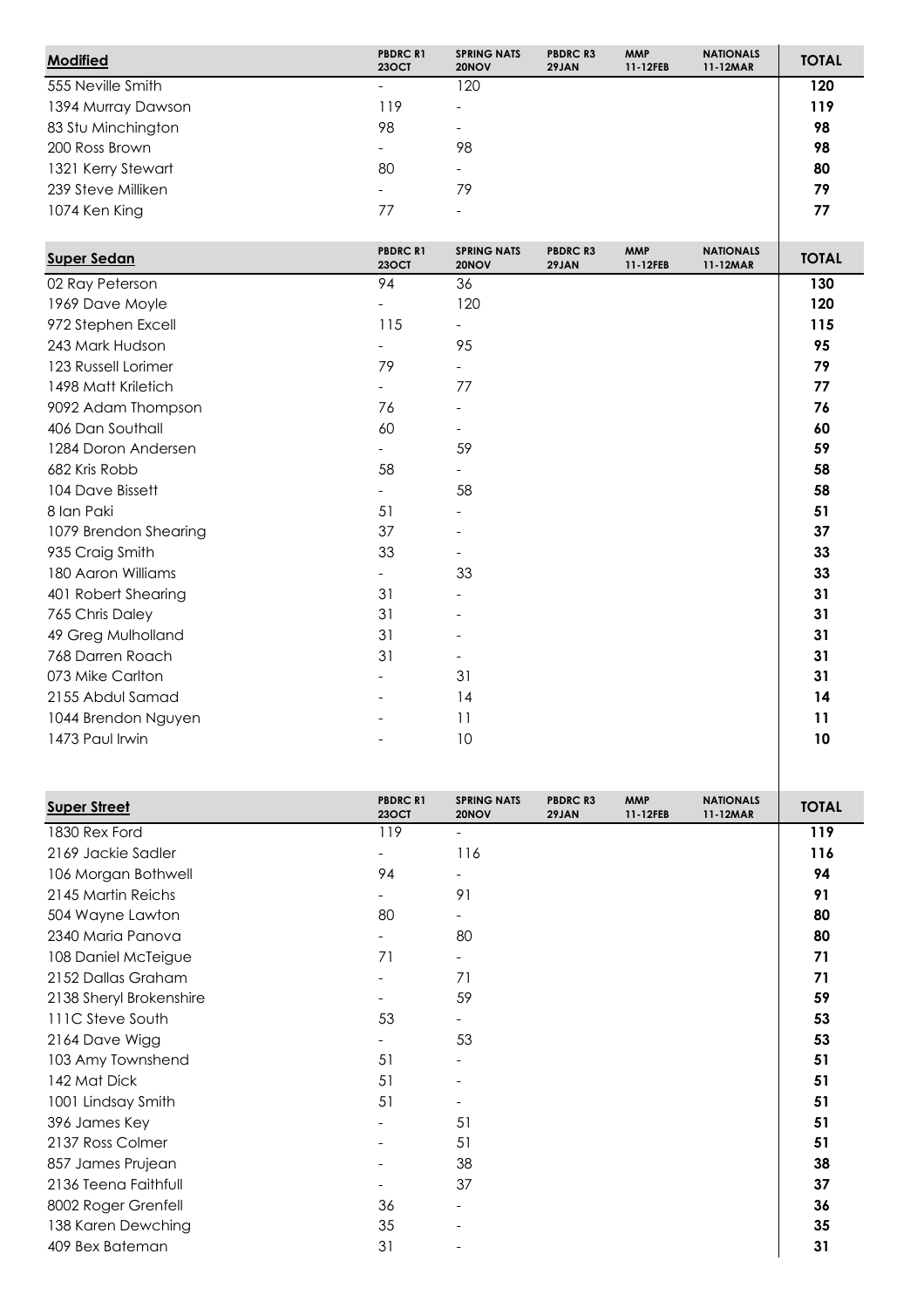| 173 Cody Mitchelle           | 31                       |                          | 31 |
|------------------------------|--------------------------|--------------------------|----|
| 500 Chris Reese              | 31                       |                          | 31 |
| 141 Bill Gardyne             | 31                       |                          | 31 |
| 143 Malcom Ngatia            | 31                       |                          | 31 |
| 133 Geoff Dell               | 31                       |                          | 31 |
| 2157 Ajay Kumar              |                          | 31                       | 31 |
| 2167 Richard Mason           |                          | 31                       | 31 |
| 385T Nic Bogaart             |                          | 31                       | 31 |
| 2118 Phil Hunter             |                          | 31                       | 31 |
| 2112 Zak Hoskin              |                          | 31                       | 31 |
| 132 Eshantha Mario Weerasing | 28                       |                          | 28 |
| 134 Darren Blackburn         | 27                       | $\overline{\phantom{0}}$ | 27 |
| 5008 Paul Berridge           |                          | 25                       | 25 |
| 2142 Number and Details TBC  | $\overline{\phantom{a}}$ | 24                       | 24 |
| 144 Ryan Little              | 21                       |                          | 21 |
| 47 Sean Binnema              | 21                       |                          | 21 |
| 140 Keiran Bradley           | 21                       |                          | 21 |
| 9085 Dave Christian          | 21                       |                          | 21 |
| 139 Jacob Warren             | 21                       |                          | 21 |
| 393 Ben Ilton                | 21                       |                          | 21 |
| 29 Hayden Penny              | 21                       |                          | 21 |
| 100 Steven Henery            | 21                       |                          | 21 |
| 105 Ryan Molloy              | 21                       |                          | 21 |
| 109 Katy Tolhurst            | 21                       |                          | 21 |
| 419 Tom Amos                 | 21                       |                          | 21 |
| 135 Daniel Chima             | 21                       |                          | 21 |
| 136 Natasha Tewnion          | 21                       |                          | 21 |
| 2161 Aman Pratap             |                          | 21                       | 21 |
| 2156 Haroon Khan             |                          | 21                       | 21 |
| 2170 Andrew Schooling        |                          | 21                       | 21 |
| 231T Gabrielle Roberts       |                          | 21                       | 21 |
| 2113 Mazin Shalash           |                          | 21                       | 21 |
| 2168 Rodger Scott            |                          | 21                       | 21 |
| 2123 Karl Flintoff           |                          | 21                       | 21 |
| 2162 Alesha Davies Hunter    |                          | 21                       | 21 |
| 776 Greg Malcolm             |                          | 21                       | 21 |
| 2165 Eddy Warda              |                          | 21                       | 21 |
| 2149 Matthew den Boogert     |                          | 11                       | 11 |
| 2119 Brendon Jones           |                          | 11                       | 11 |
| 2166T Jarrod Toia            |                          | 11                       | 11 |
|                              |                          |                          |    |
|                              |                          |                          |    |
|                              |                          |                          |    |

| <b>Modified Bike</b>        | <b>PBDRC R1</b><br><b>23OCT</b> | <b>SPRING NATS</b><br>20NOV | <b>PBDRC R3</b><br>29JAN | <b>MMP</b><br>11-12FEB | <b>NATIONALS</b><br>11-12MAR | <b>TOTAL</b> |
|-----------------------------|---------------------------------|-----------------------------|--------------------------|------------------------|------------------------------|--------------|
| 999 Brett Nicol             |                                 | 116                         |                          |                        |                              | 116          |
| 99 Tony Dawber              | 114                             | $\overline{\phantom{0}}$    |                          |                        |                              | 114          |
| 666 Brett "Scrappy" Goodwin | 51                              | 59                          |                          |                        |                              | 110          |
| 007 Tony Gray               |                                 | 98                          |                          |                        |                              | 98           |
| 19 Roger Tyson              | 91                              |                             |                          |                        |                              | 91           |
| 451 Lance Lucas             |                                 | 80                          |                          |                        |                              | 80           |
| 113C Lionel Ching           | 76                              |                             |                          |                        |                              | 76           |
| 072 Drew Gilbert            |                                 | 74                          |                          |                        |                              | 74           |
| 2C Andy Dickens             | 71                              |                             |                          |                        |                              | 71           |
| 55C Warren Gargett          | 60                              |                             |                          |                        |                              | 60           |
| 3876 Adam Lawson            |                                 | 57                          |                          |                        |                              | 57           |
| 848 Ross Donaldson          |                                 | 55                          |                          |                        |                              | 55           |
| 2153 Russell Allen          |                                 | 53                          |                          |                        |                              | 53           |
| 20 Steve Laughton           | 51                              |                             |                          |                        |                              | 51           |
| 36 Colin Theobald           | 51                              |                             |                          |                        |                              | 51           |